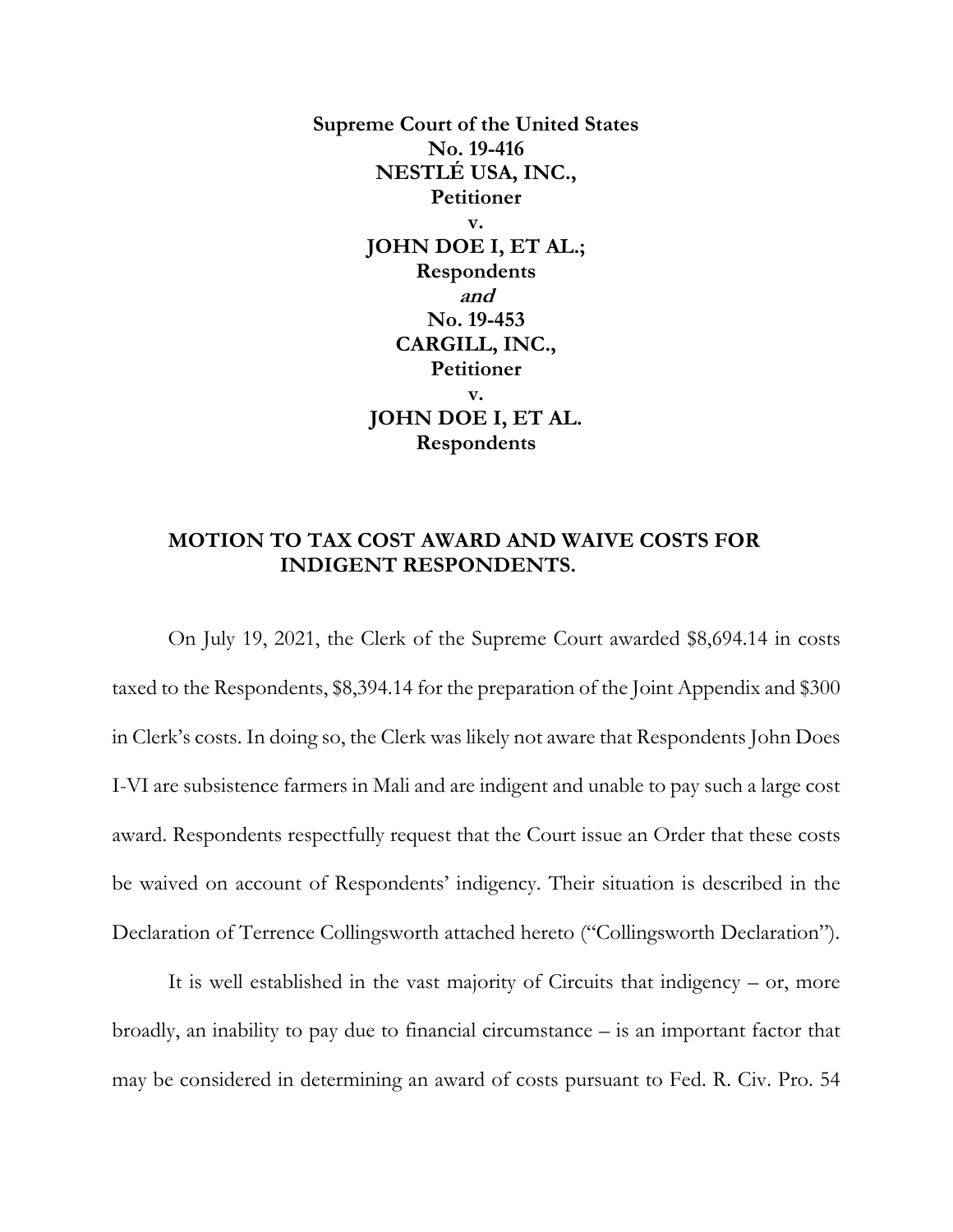(d). *See Rivera v. City of Chicago*, 469 F.3d 631, 365 (7th Cir. 2006) (listing seven other Circuits which have expressly come to this conclusion); *Badillo v. Cent. Steel & Wire Co.*, 717 F.2d 1160, 1165 (7th Cir. 1983) ("Mindful of the presumption that costs are to be awarded to the prevailing party under this rule, *Popeil Brothers, Inc. v. Schick Electric, Inc.*, 516 F.2d 772 (7th Cir. 1975), we hold that this presumption may be overcome by a showing of indigency"); *Stanley v. Univ. of S. Cal.,* 178 F.3d 1069, 1079 (9th Cir. 1999) ("Indigency is a factor that the district court may properly consider in deciding whether to award costs"). Costs allocated under Fed. R. Civ. Pro. 54 must generally adhere to the confines of reasonability and necessity and are reviewed for abuse of discretion. *See Crosby v. City of Chicago*, 949 F.3d 358, 364 (7th Cir. 2020). While an appellate court may correct a district court's allocation of costs, a district court's discretion is usually ultimate. *Id.* at 363–64 ("Challenging a district court's award of costs is an uphill battle. 'We have made it clear that Rule 54(d) creates a presumption that the prevailing party will recover costs, and that the ultimate decision to award costs is within the district court's discretion.'") (quoting *M.T. Bonk Co. v. Milton Bradley Co.*, 945 F.2d 1404, 1409 (7th Cir. 1991)). Federal Rule of Appellate Procedure 39(d)(2) likewise allows for objections to costs to be filed.

This Court's analogue to Rule 54, Rule 43, places discretion over the taxation of costs squarely in the Court's purview by compelling that the side against whom the Court directs to "pay costs unless the court otherwise orders." U.S. Sup. Ct. Rule 43 (2); *see also Bradstreet v. Potter*, 41 U.S. 317, 318 (1842). Respondents are extremely poor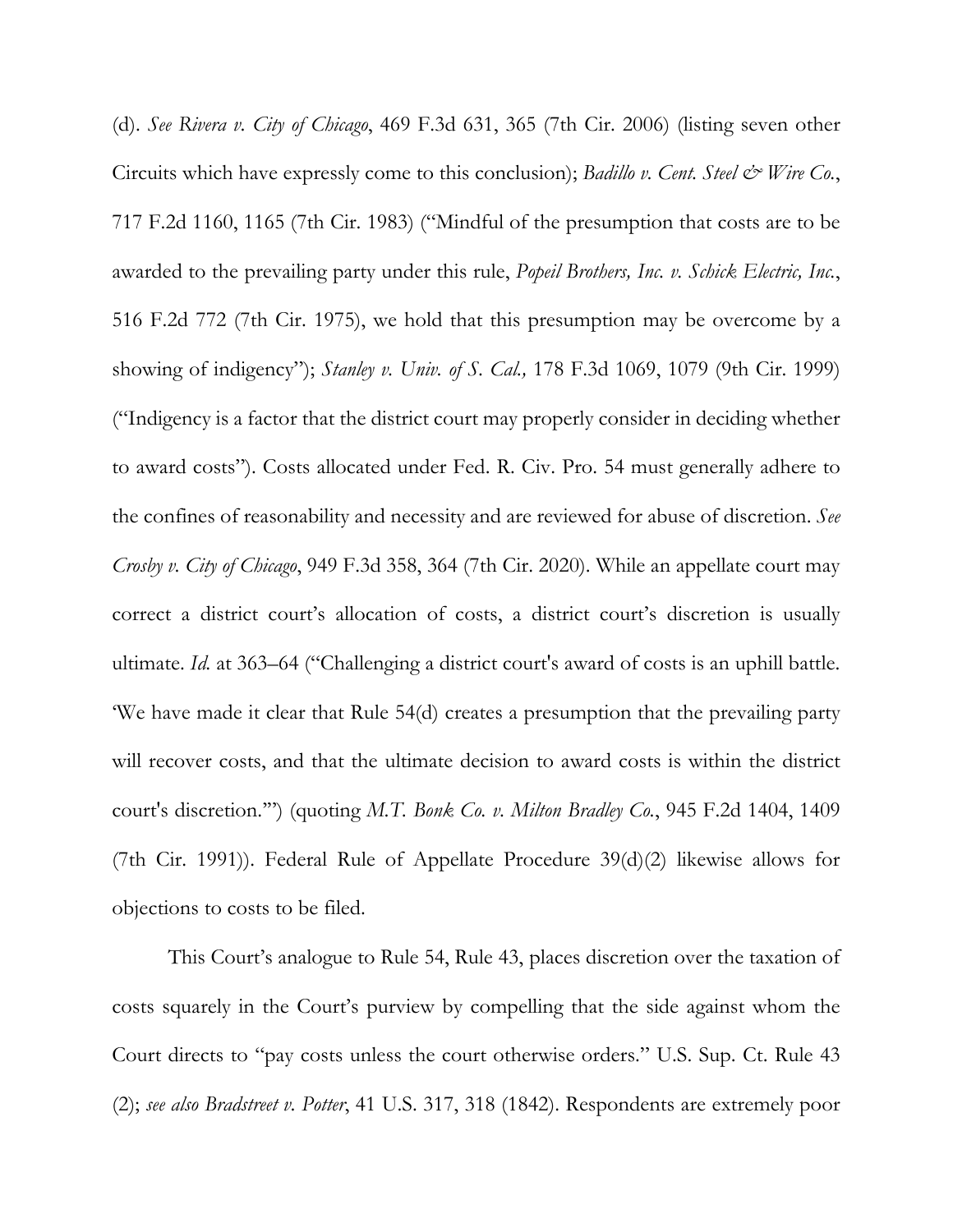former child slaves who currently reside in Mali. They simply do not have the capability to pay \$8,394.14 in costs. *See* Collingsworth Declaration at ¶¶ 2-11, filed concurrently herewith. Therefore, it is in the interest of justice and equity for the Court to exercise its discretion and vacate the cost award.

To show indigency for purposes of the taxation of costs, a party must show they are unable to pay without adherence to mere "unsupported, self-serving statements that [they are] unable to pay the costs sought. . ." *McGill v. Faulkner*, 18 F.3d 456, 459 (7th Cir. 1994). They must provide "substantial documentation of a true inability to pay" and the court must first determine whether or not they have the financial capacity to pay taxed costs. *Chapman v. AI Transport*, 229 F.3d 1012, 1039 (11th Cir. 2000); *see also Rivera*, 469 F.3d at 635 (establishing a two-pronged test for a District Court to use to find indigency, starting first with a determination of financial capacity); *Cote v. Stuecker*, 547 Fed. Appx. 778, 779 (7th Cir. 2013) ("a litigant asserting indigence must furnish proof of his inability to pay"). Next, Courts should survey other relevant factors including "the amount of costs, the good faith of the losing party, and the closeness and difficulty of the issues raised by a case when using its discretion to deny costs." *Rivera*, 469 F.3d at 635–36; *see also Cherry v. Champion Int'l Corp.*, 186 F.3d 442, 446 (4th Cir. 1999) (listing similar relevant factors).

Although the Supreme Court is not bound by the caselaw of lower courts which allows lower federal courts to consider a party's financial vulnerability when awarding costs, Fed. R. Civ. Pro. 54, Fed. R. App. Pro. 39, and U.S. Sup. Ct. Rule 43 all provide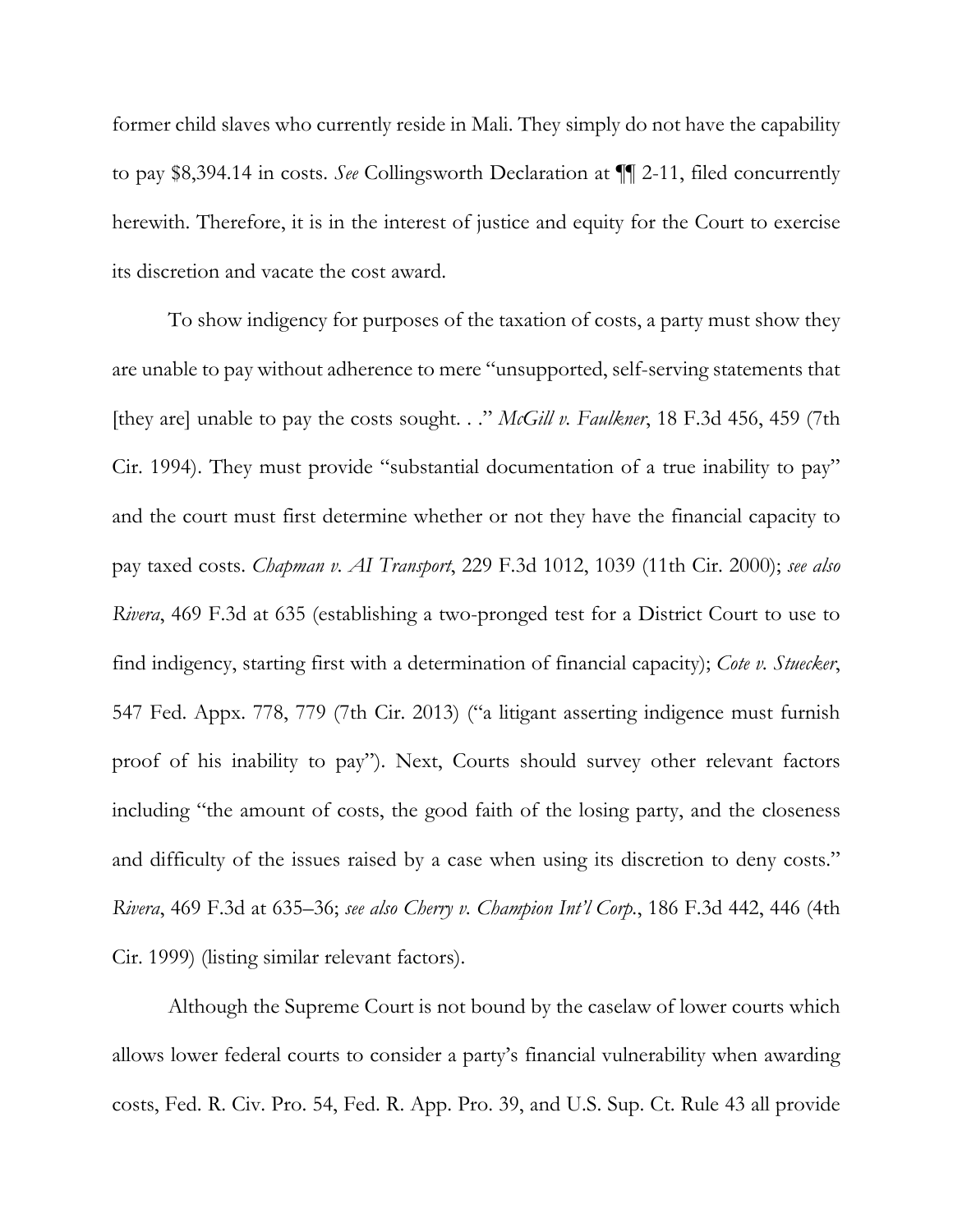discretion over the taxation of costs. As such, this Court certainly would be able to consider Respondents' financial vulnerability before taxing costs. Consistent with the test established by the Seventh Circuit in *Rivera*, 469 F.3d at 635, Respondents have displayed they cannot pay the costs the Clerk has initially taxed. Each Respondent makes below \$1,000 (U.S.) a year working in Mali, a country where the average percapita income is \$859 (U.S.) per year. Collingsworth Declaration at ¶ 9. A charge of \$8,394.14 would deprive all six Respondents of over a year's worth of income and would likely starve Respondents and their families. *Id.* at ¶ 10. While Respondents lack U.S. income statements by virtue of the fact that they are ex-child slaves who live in poverty overseas, Respondents' inability to pay the sum taxed by the Clerk is documented by Terrence Collingsworth based on interviews and data provided on Malian average income by the World Bank. *Id.* at  $\P$  2, 9. Therefore, Respondents have provided documentation of their inability to compensate Petitioners Nestle, USA and Cargill for the preparation of the Joint Appendix.

Moreover, the other factors outlined in *Rivera*, 469 F.3d at 635–636, "the amount of costs, the good faith of the losing party, and the closeness and difficulty of the issues raised by a case when using its discretion to deny costs," also suggest the Court should waive charges to Respondents. First, the amount of money required to compensate for the preparation of the Joint Appendix and Clerk's fees would exceed each Respondents' yearly income multiple times over; for these impoverished children, \$8,394.14 is an insurmountable sum. Collingsworth Declaration at ¶¶ 9–10. Second, Respondents did